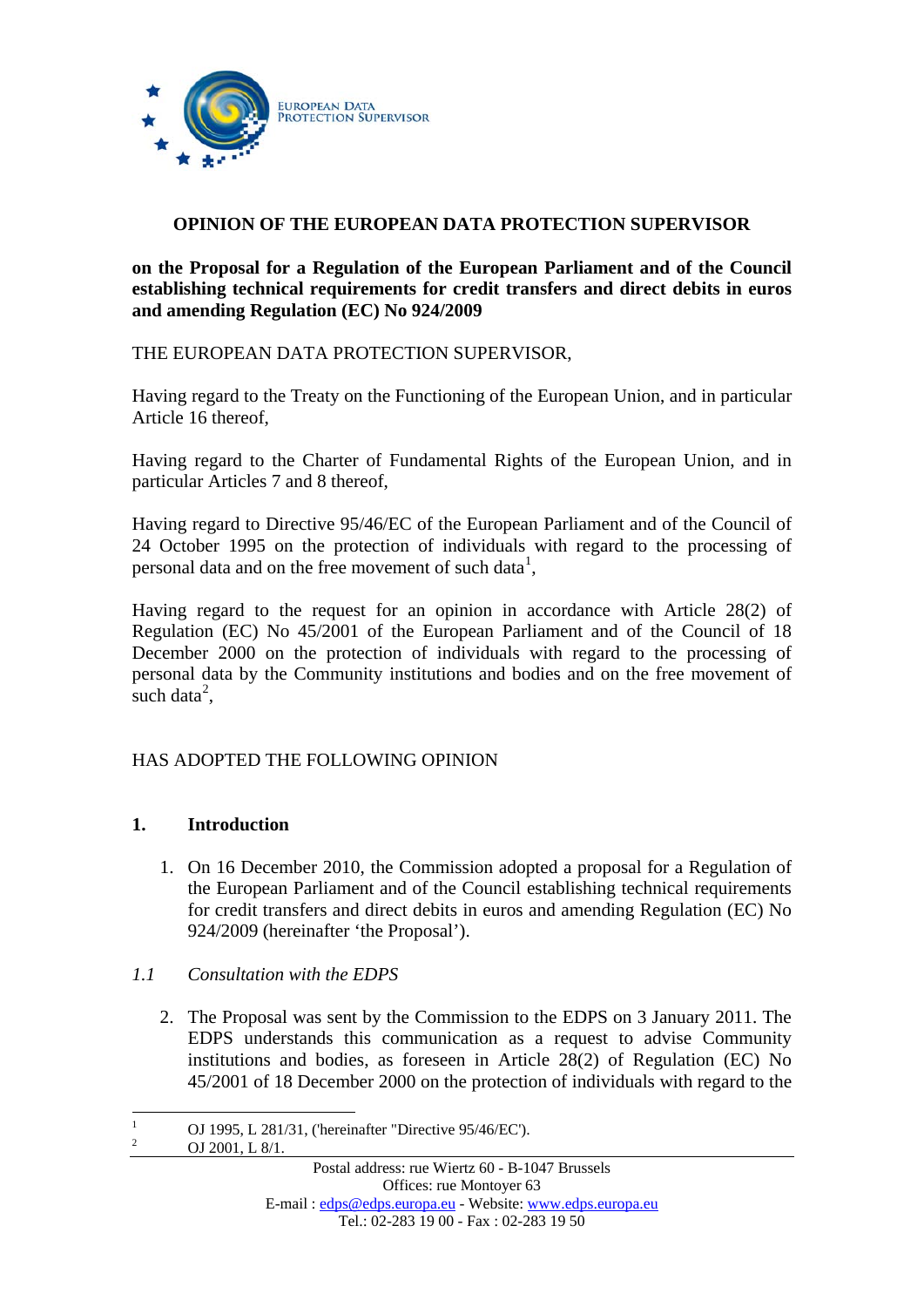processing of personal data by the Community institutions and bodies and on the free movement of such data (hereinafter 'Regulation (EC) No 45/2001'). Previously<sup>[3](#page-1-0)</sup>, before the adoption of the Proposal, the EDPS was given the possibility by the Commission to provide informal comments. The EDPS welcomes the openness of the process, which has helped to improve the text from a data protection point of view at an early stage. Some of those comments have been taken into account in the Proposal. The EDPS would welcome an explicit reference to the present consultation in the preamble of the Proposal.

# *1.2. SEPA and the legal framework*

- 3. Since the establishment of the European Economic Community there has been a progressive movement towards a more integrated European financial market. In the field of payments, the most evident steps were the launch of the euro as common currency in 1999 and the entering into circulation of euro banknotes and coins in 2002.
- 4. However, to date, low-value non-cash euro payments (up to EUR 50 000) are still handled and processed in many different ways across the EU. As a result, fees for making cross-border payments within the EU are on average higher in comparison with those for domestic payments. A European regulation on crossborder payments in euro (Regulation (EC) No 2560/2001) stipulated, among other things, that payment fees could no longer be higher for cross-border euro payments within the EU than for corresponding domestic euro payments. As a reaction to this Regulation, in 2002 the European banking industry created the European Payments Council ('EPC'), which constituted the coordination and decision-making body for payment issues, and launched the project of the Single Euro Payments Area ('SEPA'). In 2009, Regulation (EC) No 924/2009 replaced Regulation (EC) No 2560/2001 and extended the principle of equality of charges to direct debit payments, which became available on a cross-border basis as from November 2009.
- 5. Furthermore, Directive 2007/64/EC (the 'Payment Services Directive') aims at harmonizing national laws related to payments in the European Union. The target is to establish standardised conditions and rights for payment services and to make cross-border payments as easy, efficient and secure as 'national' payments within a Member State. The Payment Services Directive also seeks to improve competition by opening up payment markets to new entrants.
- 6. SEPA aims at establishing a single market for retail euro payments by overcoming the technical, legal and market barriers stemming from the period prior to the introduction of the single currency. Once SEPA has been completed, there will be no difference between national and cross-border euro payments: they will all be domestic. SEPA covers not only the euro area, but the whole of the European Union (EU) as well as Iceland, Liechtenstein, Monaco, Norway and Switzerland. This means that communities outside the euro area can adopt SEPA standards and practices for their euro payments.

<span id="page-1-0"></span>1 3

In September 2010.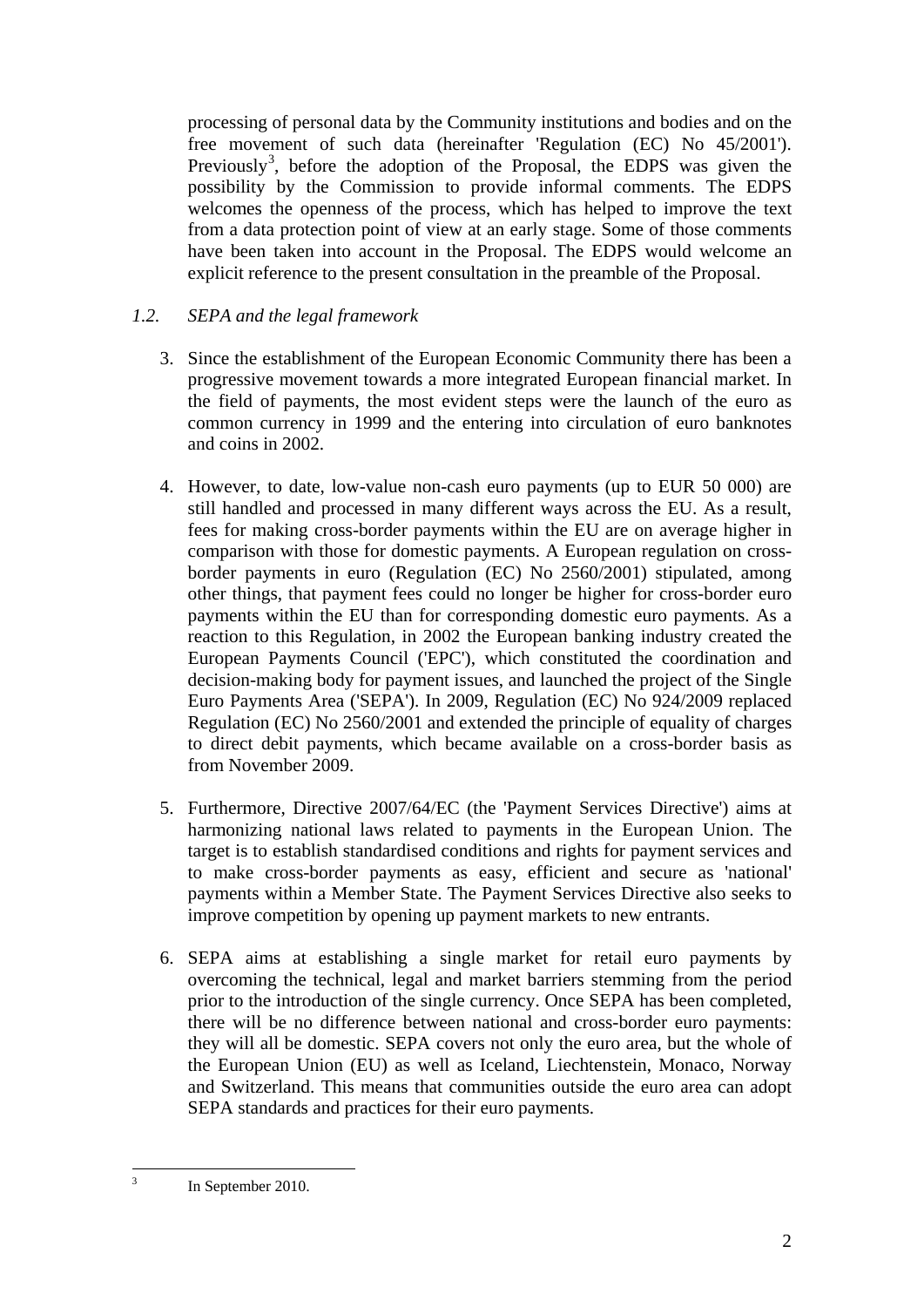7. The Proposal applies to credit transfers and direct debits. Credit transfer is a payment initiated by the payer, who sends an instruction to his or her bank. Accordingly, the bank moves the funds to the payee´s bank. This can happen via several intermediaries. In case of direct debits, the payer pre-authorises the payee to collect funds from his or her bank account. The payer therefore provides a "mandate" to his or her bank to transfer funds to the payees´ account. Direct debits are often used for recurring payments, such as utility bills, but can also be used for one-off payments. In this case, the payer authorises an individual payment.

## *1.3. SEPA and the EU data protection regime*

- 8. The introduction and development of SEPA involves several data processing operations: names, bank account numbers, content of contracts need to be exchanged directly between payers and payees and indirectly through their respective payment service providers in order to guarantee a smooth functioning of the transfers. With this purpose, the Proposal also includes an Article on "Interoperability" which supports the creation of standard rules for national and cross-border transactions, and explicitly declares that no technical obstacles should hinder the processing of credit transfers and direct debits. The various economic operators involved in the activities covered by the Proposal are subject to the different national laws implementing Directive 95/46/EC.
- 9. The EDPS highlights that exchange and processing of personal data related to payers and payees and with the various payment services providers must respect the principles of necessity, proportionality and purpose limitation. The passing along of the data through the various intermediaries must also respect the principles of confidentiality and security of the processing, in compliance with Articles 16 and 17 of Directive 95/46/EC.
- 10. The Proposal also introduces a new role for national authorities competent to monitor compliance with the regulation and take all necessary measures to ensure such compliance. While this role is fundamental to guarantee an effective implementation of SEPA, it also might involve broad powers to further process personal data of individuals by the authorities. Also in this area, access by the national competent authorities to personal data must respect the principles of necessity, proportionality and purpose limitation.
- 11. Although the Proposal should not introduce too detailed provisions on the respect of the data protection principles, which is guaranteed by the applicability to any of the processing operations of the national laws implementing Directive 95/46/EC, the EDPS suggests some improvements in the text with the aim of clarifying it.

## **2. Specific comments**

## *2.1. Recital 26*

12. The EDPS welcomes the mentioning of Directive 95/46/EC in Recital 26 of the Proposal. However, in order to reflect the fact that the various national laws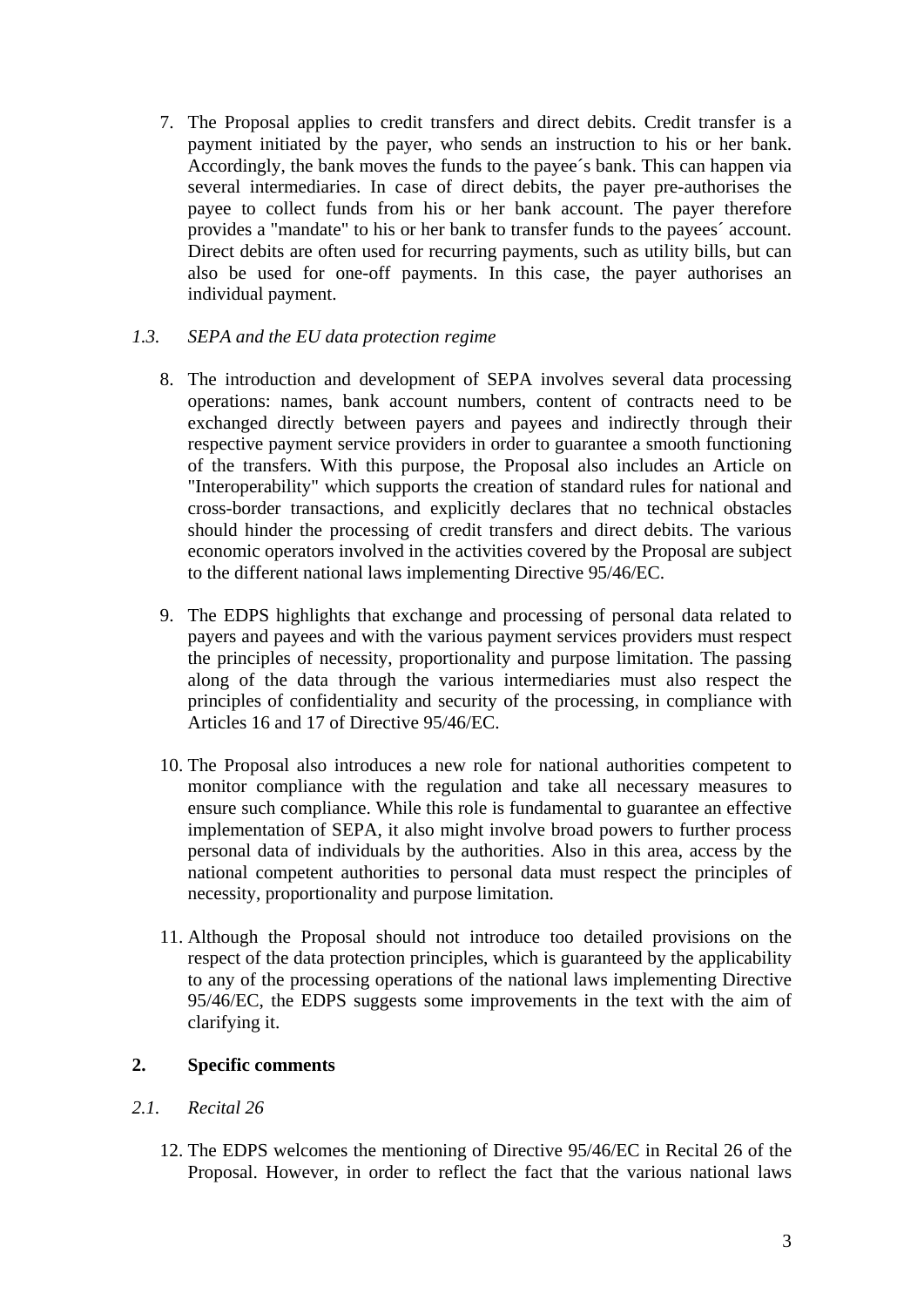implementing such directive are the appropriate references and to emphasise that any data processing operation must be carried out in accordance with the implementing rules, the text of the recital could be modified as follows: "Any processing of personal data performed pursuant to this Regulation shall be in conformity with the relevant national laws implementing Directive 95/46/EC".

#### *2.2. Articles 6, 8, 9 and 10: powers of the national competent authorities*

- 13. Article 6 of the Proposal introduces a prohibition of the introduction of multilateral interchange fees<sup>[4](#page-3-0)</sup> per direct debit transaction or other remuneration with an equivalent object or effect. Furthermore, for direct debit transactions which cannot be properly executed by a payment service provider (rejected, refused, returned or reversed operations, the so-called 'R-transactions'), a multilateral interchange fee may be applied provided that a number of conditions are respected.
- 14. Article 8 of the Proposal introduces obligations for the payer using credit transfer and a payee using direct debits. A payer cannot refuse to make credit transfer to payment accounts with payment service providers which are located in another Member State and which are reachable<sup>[5](#page-3-1)</sup> according to the requirement of Article 3. A payee who receives funds on his or her payment account from other accounts with payment service providers located in the same Member State cannot refuse to receive direct debits from payment accounts with payment service providers located in another Member State.
- 15. Article 9 of the Proposal requires Member States to designate the competent authorities responsible for ensuring compliance with the Regulation. These authorities shall have all the powers necessary to perform their duties, and shall monitor compliance and take all necessary measures to ensure such compliance. Furthermore, Article 9(3) provides that, when more than one authority is competent for matters covered by the regulation on its territory, Member States should ensure that those authorities cooperate closely in order to discharge their duties effectively. Article 10 introduces an obligation for Member States to lay down rules on penalties applicable to infringements of the Regulation and to ensure their implementation. Penalties shall be effective, proportionate and dissuasive.
- 16. On the basis of these articles, national authorities will have the power to monitor possible infringements of all the obligations included in the Proposal, and to apply penalties, including penalties connected to the obligation of Articles 6 and 8. This power has a potentially broad impact on the privacy of individuals from the perspective of data protection: the authorities might have generalized access to information on any transfer (whether by credit transfer or by direct debit) of funds between individuals to check whether multilateral interchange fees are unlawfully charged or any refusal is opposed, contrary to the obligations of

<u>.</u>

<span id="page-3-0"></span><sup>4</sup> A multilateral interchange fee is the amount paid by the payment service provider of the payee to the payment service provider of the payer in the context of direct debit.

<span id="page-3-1"></span>This requirement aims at guaranteeing that any payment service provider which is reachable for a credit transfer or direct debit transaction at national level shall also be reachable for transactions which are initiated through payment providers located in any other Member State (Art. 3 of the Proposal).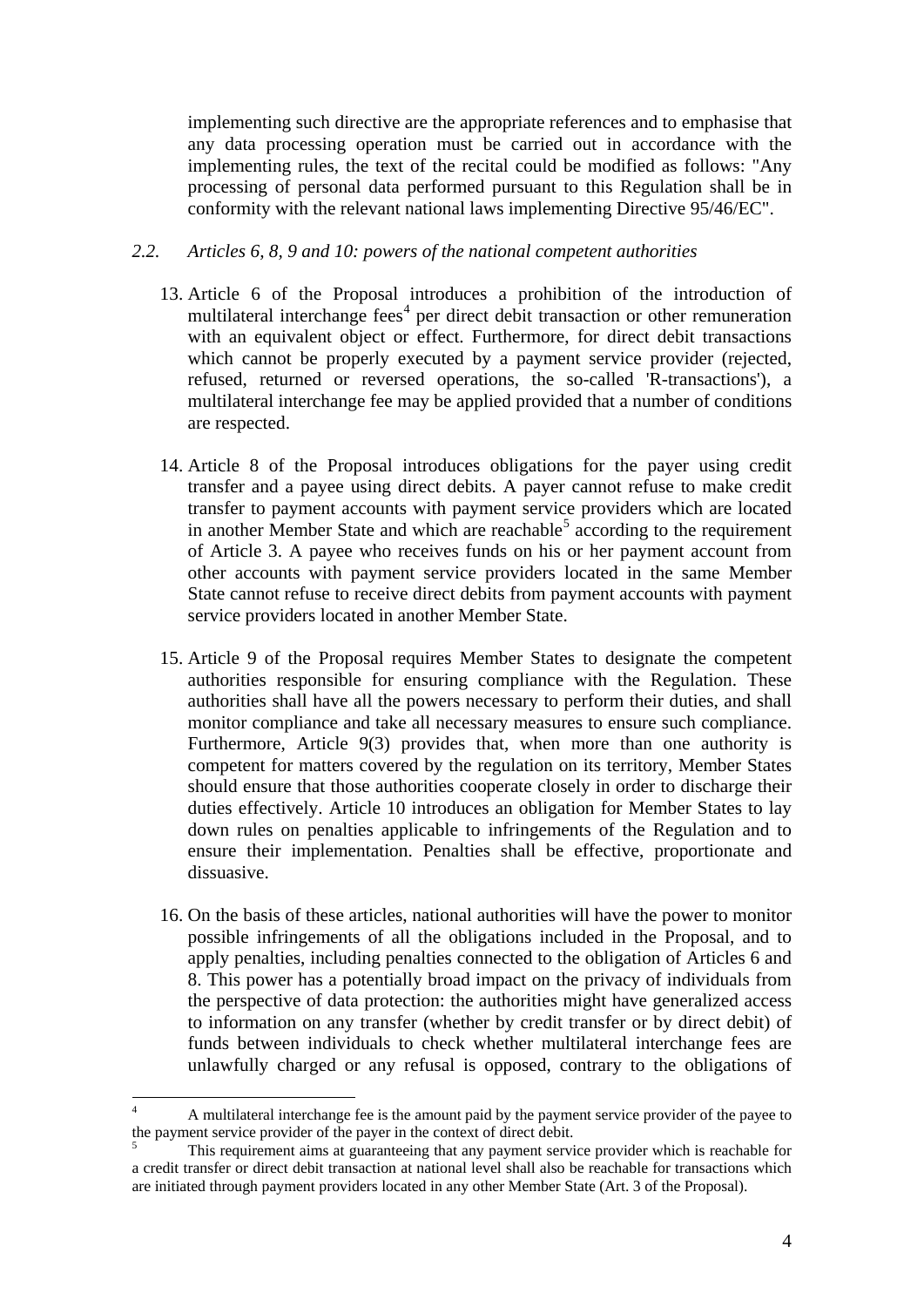Articles 6 and 8. Such power involves processing of personal data (names of the natural persons involved, their bank account numbers and the amounts of the funds to be received or transferred).

- 17. Although any such processing of personal data should be in conformity with the national rules implementing Directive 95/46/EC, the EDPS wishes to emphasise that the monitoring obligation should already be assessed in the Proposal in light of the proportionality and necessity principle enshrined in Directive 95/46/EC  $(Art. 6(1)(c))$ . In this respect, when considering in particular Articles 6 and 8, in the EDPS´ view it would be more proportionate to introduce a system by which the competent authorities´ processing of personal data is triggered only on a case-by-case basis. This would mean that the intervention of the authority - and therefore the processing of personal data of a certain payer and/or payee - would be mainly activated when there is a specific reason, such as in case a complaint against an infringement of Articles 6 or 8 is submitted by a payer or payee, or in the context of a targeted own initiative enquiry, possibly on the basis of information provided by a third party.
- 18. The effectiveness of the control on compliance would be guaranteed by putting in place a mechanism which allows a complainant to submit the complaint or a third party to submit information and quickly obtain the authority's reaction, possibly an order to the other party to abide by the obligations of Articles 6 and 8. In fact, the Proposal already introduces in Article 11 rules on adequate and effective out-of-court complaint and redress procedures for the settlement of disputes between payment service users and their payment service providers (which covers the case of Article 6). In order to encourage compliance with the obligations of Article 8 without introducing broad generalized access to personal data by national authorities, the EDPS suggests that the provision of Article 11 also covers disputes between payers and payees.
- 19. The EDPS also notes that the monitoring activities can involve transfers of personal data between competent national authorities of different Member States in the context of the "close cooperation" mentioned in Article 9(3). Given the broad powers attributed to the national authorities for the purpose of monitoring the compliance with the Regulation (and even in case the limitations related to Articles 6 and 8 suggested above were introduced), the EDPS suggests that the text explicitly mentions that any transfer of personal data between them must respect relevant data protection principles. In particular, such transfers should not be carried out in bulk but only in relation to specific cases where there is already a prima facie suspicion of a possible infringement of the Regulation. Therefore, the following sentence could be added to Article 9(3): "Transfers of personal data between competent authorities in the context of such close cooperation shall only take place on a case-by-case basis when there is a reasonable suspicion of an infringement of the Regulation and respecting the principles of necessity, proportionality and purpose limitation".

#### *2.3. Annex*

20. The Annex to the Proposal establishes the technical requirements that have to be respected for credit transfers and direct debits pursuant to Article 5 of the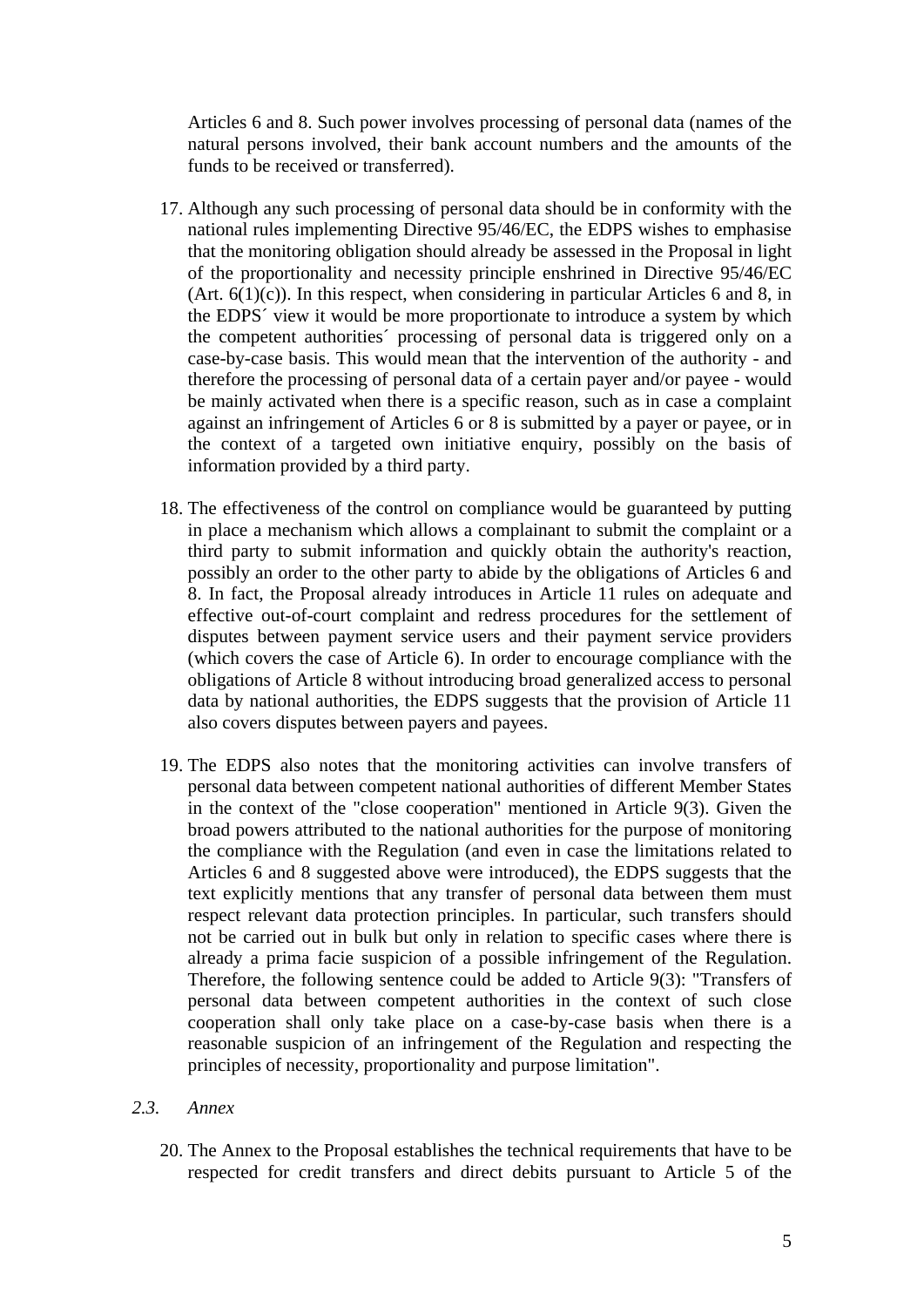Proposal. The aim of introducing these requirements is to have harmonized identification and communication formats to guarantee the interoperability of the credit transfer and direct debit operations among Member States.

- 21. In this context, processing of personal data by the intermediaries (the payment service providers) occurs in various occasions<sup> $\delta$ </sup>:
	- a) Article 2(b): for credit transfers, the data to be transferred from the payer to his payment service provider and passed along the payment chain to the payee are: the name of payer and/or the IBAN of the payer's account, the amount of the credit, the name and IBAN of payee and possibly the remittance information;
	- b) Article 3(b): for direct debit, the data to be transferred from the payee to his payment service provider and then from the latter to the payer's payment service provider with each transaction are the mandate<sup>[7](#page-5-1)</sup> related information;
	- c) Article  $3(g)$ : for direct debit the data to be transferred from the payee to his payment service provider and passed along the payment chain to the payer are: name of payee and IBAN of the payee´s account, name of payer and IBAN of his payment account.
- 22. Although any processing of personal data has to respect the relevant national laws implementing Directive 95/46/EC, the draft Proposal only mentions that transfers in relation to situation a) above shall be provided "in accordance with the obligations laid down in the national law implementing Directive 95/46/EC". To avoid any misinterpretation, the EDPS suggests that such reference to the directive should be included also in relation to Articles  $3(b)$  and  $3(g)$ . Alternatively, should the text of recital 26 be modified according to the suggestion indicated above, the wording of Article 2(b) could exclude the reference to Directive 95/46/EC.

## **3. Conclusion**

1

- 23. The EDPS welcomes the specific reference in the Proposal to Directive 95/46/EC. However, he suggests some minor modifications in the text in order to clarify the applicability of the data protection principles to the processing operations covered by the Proposal. In particular:
	- o Recital 26 should reflect the fact that the national laws implementing Directive 95/46/EC are the appropriate references and emphasise that any data processing operation must be carried out in accordance with those implementing laws;
	- o the monitoring power of the national competent authorities in relation to the obligations contained in Articles 6 and 8 should be limited to a case-

<span id="page-5-0"></span><sup>6</sup> The transfer of the name and IBAN number takes place directly from payee to payer in case of credit transfer and from payer to payee in case of direct debit. In both cases, the legitimacy of the processing is implied in the fact that it is the relevant data subject who voluntarily transmits his own data.

<span id="page-5-1"></span><sup>7</sup> Such information may include the name of the payer, his or her address, his or her telephone number and any other information related to the contract which constitutes the reason of the transfer of funds.